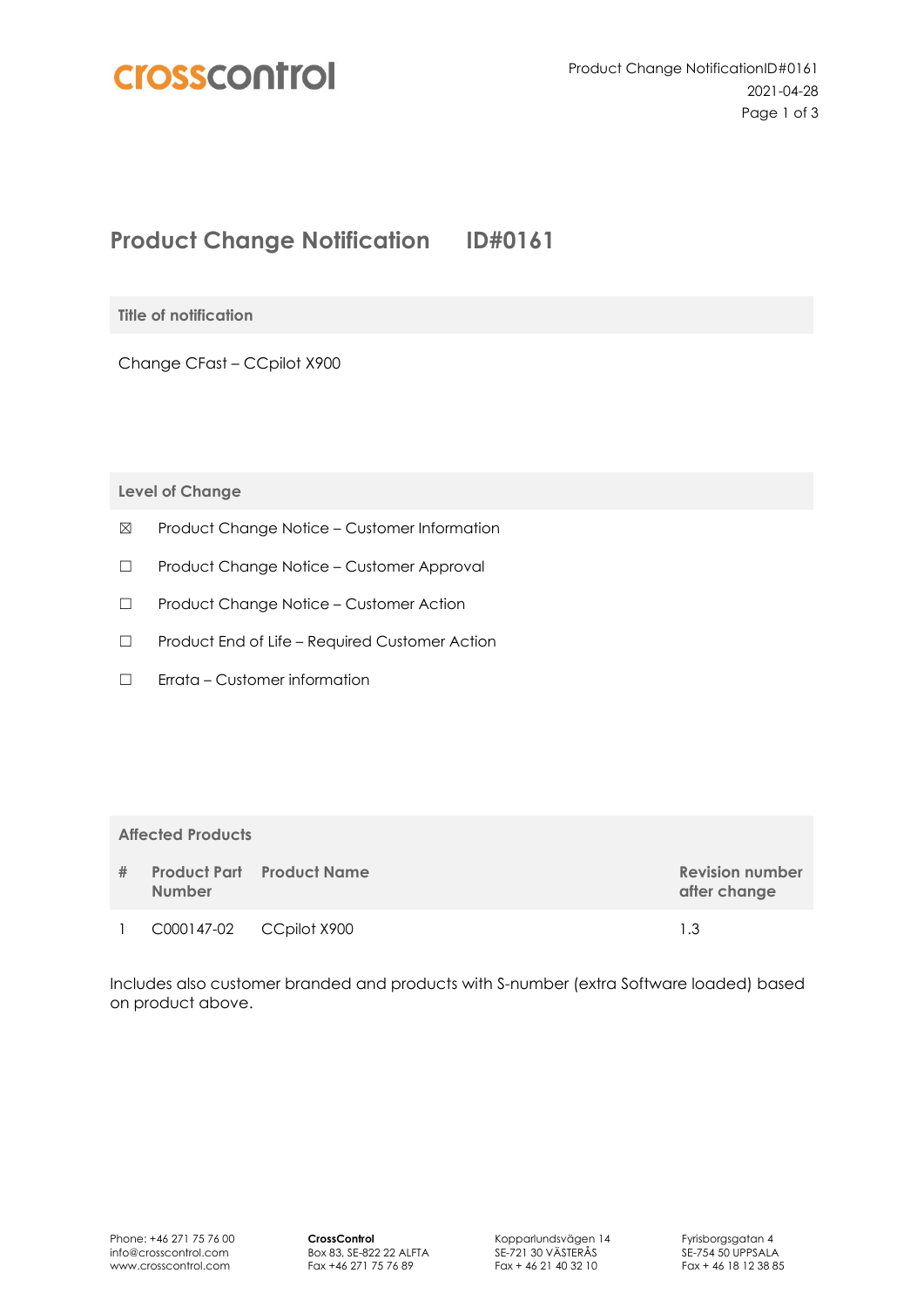

**Product Attribute Affected**

- ☒ Material Change
- □ Design Change
- □ Software Change
- ☐ Other: -
- ☐ Process Change
- □ Data Sheet Change
- □ Packing/Shipping Change

| <b>Impact of change</b>               |          |                               |  |  |
|---------------------------------------|----------|-------------------------------|--|--|
|                                       | Form     | $\boxtimes$ No change in form |  |  |
|                                       | Fit      | $\boxtimes$ No change in fit  |  |  |
| ⊠                                     | Function | $\Box$ No Change in function  |  |  |
| If applicable, see description below. |          |                               |  |  |

## **Change - Information**

Today's CFast card has become obsolete, so we will switch to a newer one. We have tested the new CFast and found that it should work as well as the old one.

**Tests**

## **Tests performed and passed:**

Crosscontrol have performed necessary tests to ensure the function of the new CFast.

See attached test protocol.